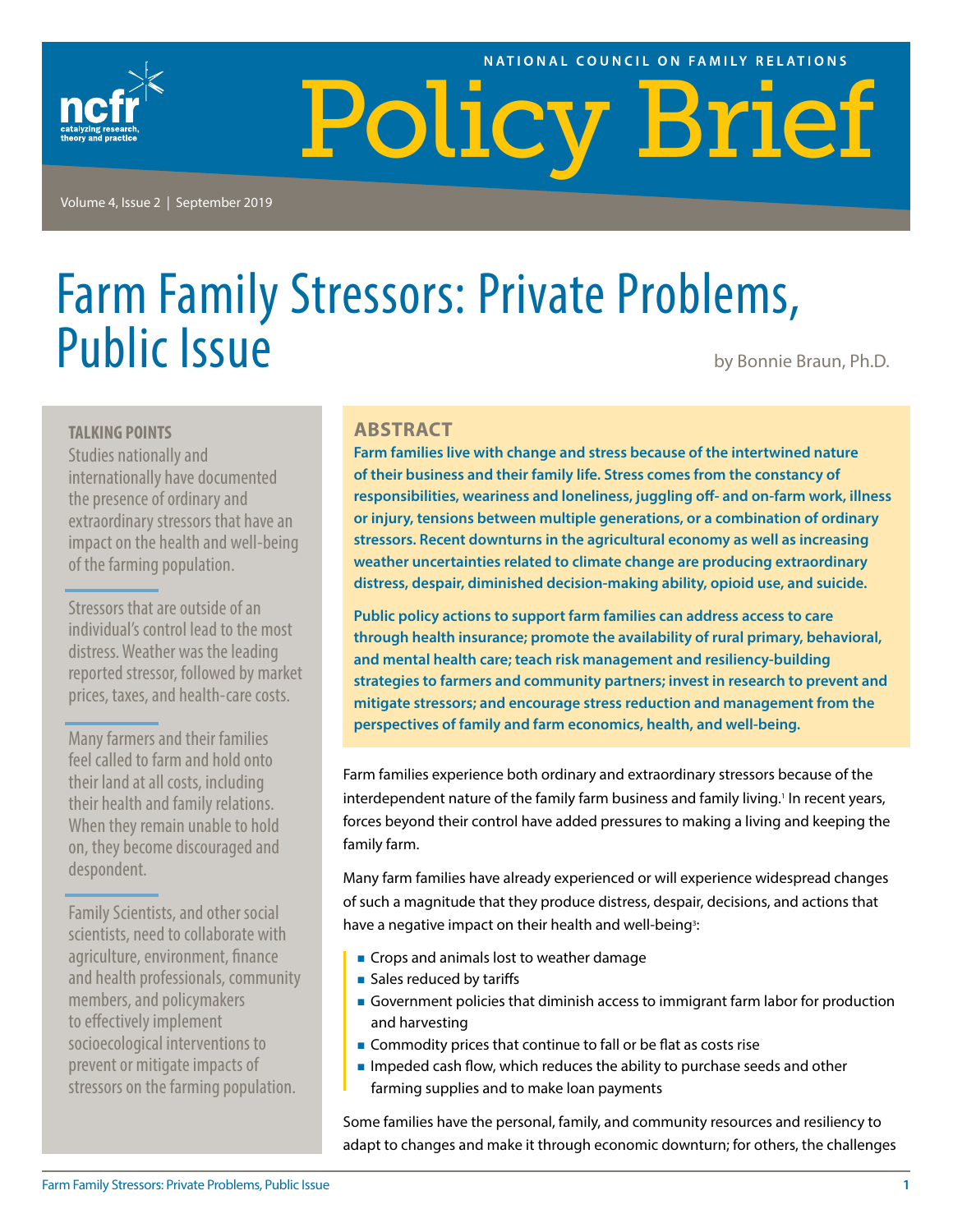of such changes are overwhelming, leading them to leave the business or sell out of it. At stake are not only the health and well-being of farm families but also the well-being of farming communities and the future prosperity of agriculture.

Farmer-focused organizations are beginning to address threats from stressors through farmer polls and public policy. Agricultural policies historically addressed financial support for farmers to reduce or mitigate risks such as crop loss. Policymakers are beginning to address risks to human health and personal relationships brought on by the impact of stress on farmers, their families, and workers.

Passage of the federal Agricultural Improvement Act of 2018 included authorization for a Farm and Ranch Stress Assistance Network. In February 2019, \$2 million was initially appropriated to fund a pilot program to be implemented by Cooperative Extensions and nonprofit organizations. The network, to be fully implemented by 2020, will "initiate, expand, or sustain programs that provide professional agricultural behavioral health counseling and referral for other forms of assistance as necessary through: (a) farm telephone helplines and websites; (b) community education; (c) support groups; (d) outreach services and activities; and (e) home delivery of assistance, in a case in which a farm resident is homebound".4 The network will focus on helping individuals manage stress, not on changing conditions outside of individual control.

This policy brief takes an integrated, socioecological approach to the effective prevention or mitigation of the impacts of stressors on farm families. The following sections summarize sources of stressors and their impacts, and offer seven recommendations for public policy.

#### **Ordinary Stressors for Farm Families**

Stressors are any kind of trigger that causes stress. Even positive changes can cause stress. Stressors can be ordinary or extraordinary.

Ordinary stressors include the constant responsibilities required of any family but with some specific dimensions associated with the farm being both a place of living and a place for earning income. Farm families struggle with building and maintaining a farming legacy. To do so, most have off-farm employment to support the farm and family and to get insurance for their health

#### **Farm Families Up Close**

- **Farm families own 96% of farms.**
- **The number and size of the farming** population and farms are shrinking.
- Among farmers, average age is 57.5; 11% served in the military; 27% have 10 or fewer years of farming experience; 36% are female; and represent all racial minorities.

Source: 2019 U.S. Agricultural Census2

care. Even with insurance, most are afraid they will have to sell the land and business to pay for health care, putting their legacy at risk. The challenge of managing tensions between generations is not just the generational differences most families have. Among farm families, the tension of how multigenerations work and run the business becomes a stressor.<sup>5</sup>

For some, the pressure to make or keep a farm profitable and the attendant responsibilities are a major stressor.<sup>6</sup> For others, it is the depth of weariness and loneliness of the work.<sup>7</sup> In one study, farmers who experienced 8 or more stressors they selfrated as "very stressful" were working more than 40 hours a week on the farm in addition to holding an off-farm job.<sup>8</sup>

For many farm families, relationship strain results from family dynamics as well as juggling off-farm jobs to provide health insurance and income and on-farm work with family members.<sup>9</sup> In a study of multigenerational farm relationships, conflict arose between generations around management, decision making, and the transfer of the farm operation.<sup>10</sup> For most farm families, a combination of ordinary stressors threatens family and health and well-being.

#### **Extraordinary Stressors for Farm Families**

Studies in the United States and multiple other countries have documented extraordinary stressors—those that are beyond the control of farming families, farm and family resource management decisions, and challenging family dynamics.11 Extraordinary stressors include the following:

- Weather events such as drought, flooding, fires, hail, and high winds, which affect the ability to plant, grow and harvest
- Decreases in market prices for farm products, which leaves some farm families with inadequate income to cover their expenses to raise crops, feed animals, and pay off debt
- New federal tariffs, which have closed markets to American farmers, leaving them with products they cannot sell
- Rising interest rates, which reduce the ability to get and pay off loans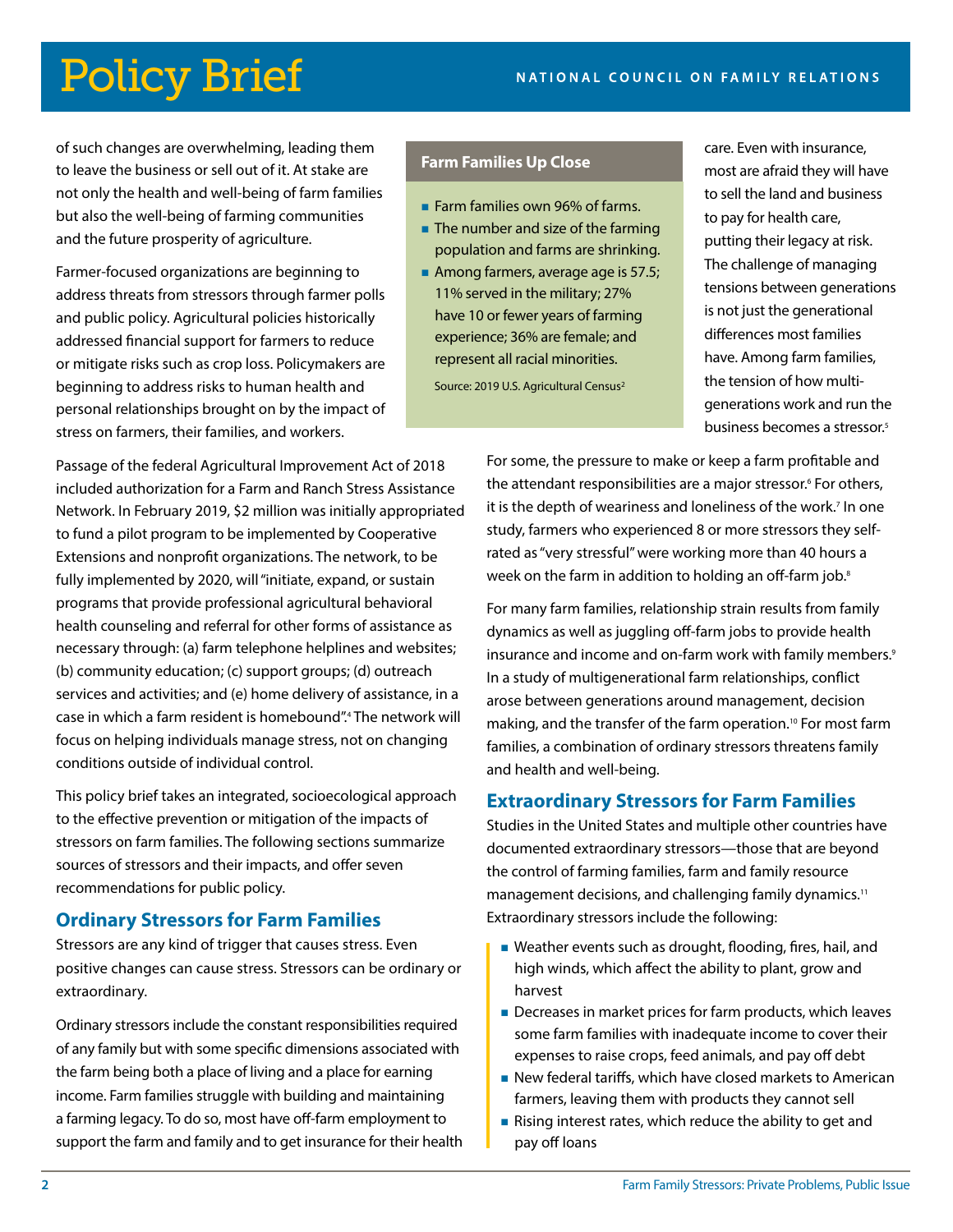Weather disruptions<sup>12</sup> as well as trade and market uncertainty are expected to continue<sup>13</sup> and the financial consequences of them may include a lack of consistent farm income. Speaking in early 2019, the secretary of the U.S. Department of Agriculture (USDA) reported to Congress that net farm income had fallen nearly 50% from its peak in 2013, and debt had increased by 30% over the same period.14 A study of farmers during this peak found that 20% identified their debt load and cash flow for daily expenses as very stressful.<sup>8</sup> Other studies of farmers found evidence of post-traumatic stress syndrome after damaging weather events<sup>15</sup> and a correlation between natural disasters and an increase in opioid overdoses.<sup>16</sup> These extraordinary stressors threaten the financial stability

abuse. According to the Centers for Disease Control and Prevention,<sup>21</sup> opioid painkillers are prescribed for about 20 out of 100 farmers and farmworkers who are injured and unable to work. In a recent survey, 75% of farmers reported being directly affected by opioid misuse, addiction, or overdose either themselves, within their family, or among the community population. Nearly the same percentage, 77%, said they could easily get opioids without a prescription.<sup>22</sup> These data reveal that opioid access and use has entered the farming population in the rural communities of the United States.

One study concluded that it is not only the source of farm stressors, but characteristics of the farming population that

and health of farms and farm families.

#### **Impacts of Stressors on Farm Families**

Stress and health research have suggested that stressors have a substantial damaging impact on health, are experienced differently according to socioeconomic factors and status, and occur over the life course and across generations.17 Farmers and their families experience impacts not only on their health but also on their family farm business, which in turn affects the prosperity of the agricultural economy in the United States and other countries. If there is not a healthy farm work force and financially sound farms, provision of vital consumer products is threatened.

#### **Impacts of Farm Family Stressors**

- **Physical and mental chronic health** problems among family members
- Depression, anxiety, despair, and suicide
- **Injuries**
- **Opioid misuse, addiction, and** overdose
- **Loneliness and social isolation**
- **Inhibited decision-making and** adoption of agricultural practices
- **Lack of access to health care**
- **Postponement of preventive care**
- **Concern of inability to pay for** medical care costs
- **Juggling on- and off-work to get** and pay for health insurance

explain the impact of stressors. Women in the study reported experiencing more stressful events than the men and provided reasons such as juggling on- and off-farm work and caring for family members.18 In another study, daughters-in-law reported the most stress among farm families as they not only juggled work and care giving but managed multi-generational relationships with older members still involved in the family business and/or living on the farm where they affect family living.<sup>23</sup> As a result of stressors on farm families, children exhibit negative behaviors and illness.24 Depression and/or anxiety were found to be present among adolescents as well as young and older adults. White, middle-aged men sometimes respond to hopelessness and stress by committing suicide. Suicide rates among farmers are twice that of the general population.<sup>25</sup>

#### The pileup of ordinary and

extraordinary stressors over time leads to physical and mental chronic health problems and feelings of despair,18 injury,19 and loneliness and social isolation<sup>7</sup> as well as inhibited decisionmaking and adoption of new agricultural practices<sup>20</sup>—all of which have an impact on the farming operation and the health and well-being of individuals and their families.

Farming populations are at high risk for injuries and injury risk increases in the presence of stress or depression.<sup>18</sup> Prescription opioids, used to manage injury pain, may lead to substance

Physical health is a requirement for most farm operations, yet farming is among the most physically risky of occupations.26 Among farmers in a recent USDA-funded, multistate study, 64% reported that they or a family member had a preexisting health condition that affected the ability to farm.<sup>5</sup> Half said they had no one to manage the farm if a major injury or illness occurred. Two-thirds of the farmers reported not having confidence that they could pay for major health-care costs; 20% had medical debt charged to a credit card; and 53% thought they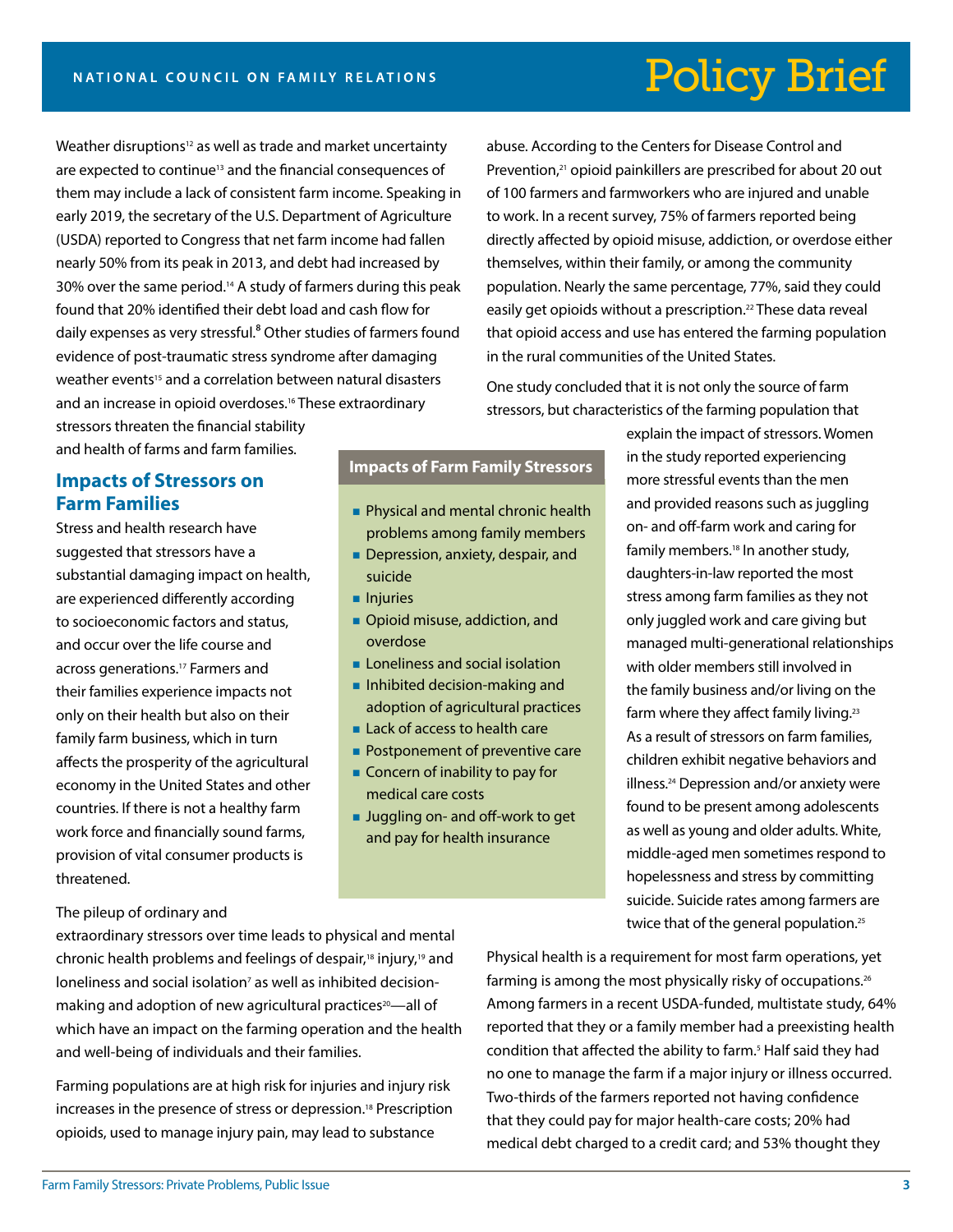might have to sell their farm to pay for health-care costs. Some individuals delayed preventative care until their health problem became acute and more expensive to treat.

In the same study,<sup>5</sup> 73% of farmers viewed health insurance as an important risk management tool, and 74% thought the USDA should represent their situation and needs in health insurance policy discussions and decisions. Public insurance plans (e.g., Medicaid, Medicare, Children's Health Insurance Program) were used by 39% of the farm families, who also reported having as many as three different sources of health insurance to provide sufficient coverage for family members. In 2011 and again in 2018, the National Young Farmer Coalition conducted surveys and found that health insurance was one of three issues affecting the likely success of young farmers.<sup>26</sup> Nearly three-fourths of the young farmers in the study had an off-farm job, primarily for additional income and health insurance. Off-farm employment for benefits reduces time and energy available for the farming operation. Off-farm jobs are a source of stress to perform well, retain the job, and balance on-farm and family obligations.

### **Farming Communities**

Farming communities are both affected by, and have an effect on, the prosperity of farms and farm families. Communities depend, in part, on the ability of farms to produce products and services for people in the community and beyond and provide workers and volunteers. If farms are not healthy and successful, then farm families may choose, or be forced, to leave farming as a business and a way of life. What begins as an individual and family problem of dealing with ordinary and extraordinary stressors becomes an issue that requires community solutions, including public policy.

Farmers and their families are woven into the social fabric of the community. One researcher documented that farmers have historically been engaged in community matters. The researcher concluded that the mental, emotional, behavioral, and socioeconomic needs of the farming population are not well understood and recommended that interventions should consider not only individual and family situations but also the impact of geographical isolation, community values, and resources in conducting successful interventions.<sup>27</sup>

#### **Conclusions**

Research reveals that the context of farming, as a business and a way of life, influences the kinds of ordinary and extraordinary stressors that farm families and their members experience, as well as their responses to those stressors.<sup>11</sup> Research further demonstrates a range of impacts on the physical, mental, emotional, social, and financial well-being of farm families and farming operations.

The agricultural economy and community prosperity depend on a healthy farming workforce, families, and farm businesses. The human health dimension of farming and family dynamics are often ignored or addressed separately from farming dimensions.28 An understanding of the context of farming and the interaction of ordinary and extraordinary stressors can help farm families; professionals who work with farm families; and farming communities and policymakers to prevent and mitigate impacts of stressors.

Decades of sociological stress and health research suggest that a combination of personal behavior, professional practice, and public policy can address the detrimental impact of stressors.29 The same research suggests that impacts can be reduced through a socioecological approach that simultaneously teaches individuals and families how to manage stress, enables professionals and community members to provide appropriate support, and sets public policy that addresses external environments as sources of stressors. For communities to be supportive, policies, procedures, rules and regulations, and ways of interacting with the farming population must be integrated across agricultural, environmental, health, and finance sectors.

Individuals and families can be taught stress management techniques. Communities can address associated stigma and provide support. Both approaches are necessary but not sufficient. Many stressors are outside of individual control. The physical, economic, and social environments in which farm families live and work contribute stressors that go beyond individual stress management. The impacts of these stressors are more than private problems. They are public issues deserving of a socioecological public policy response.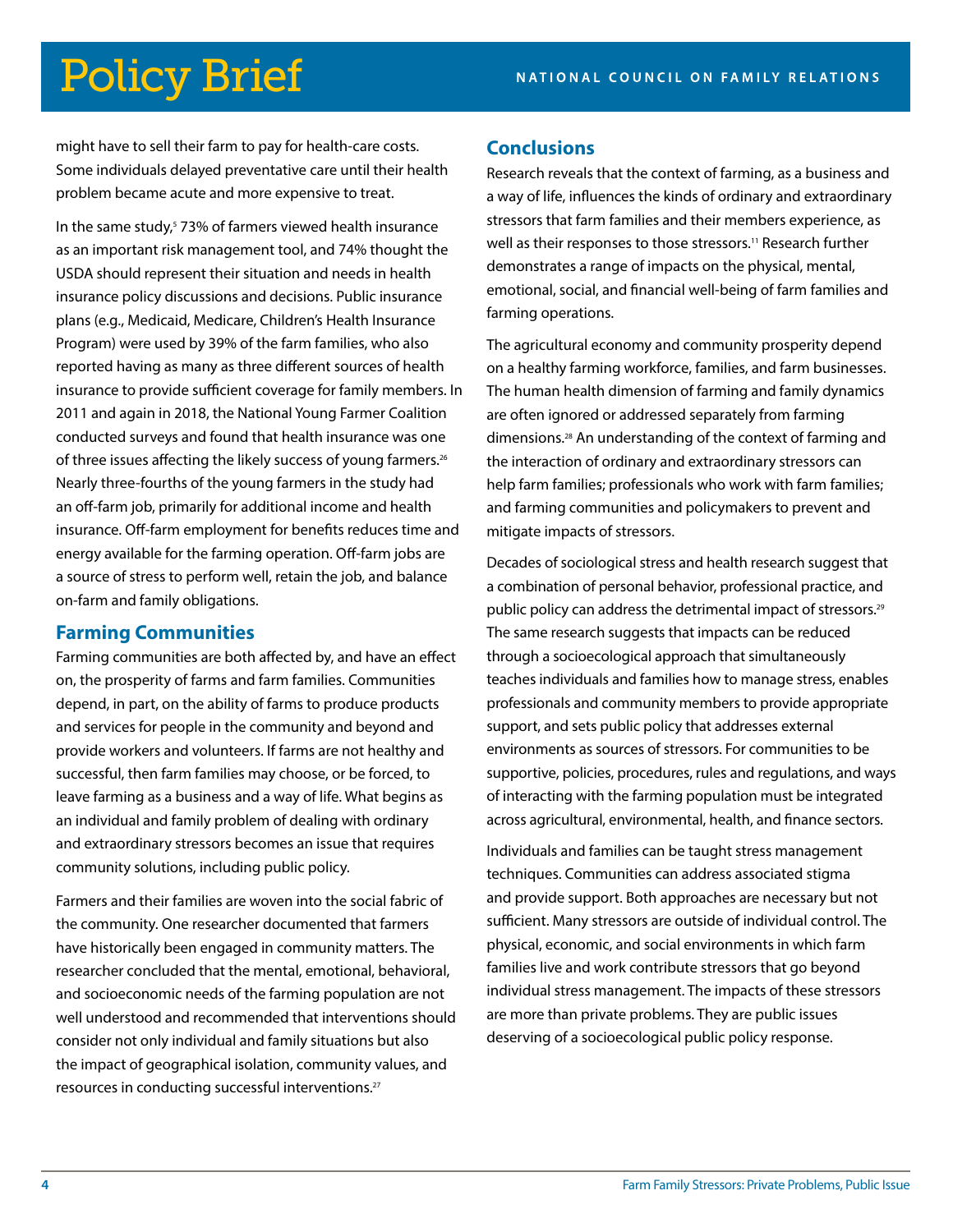#### **References**

- <sup>1</sup> Fraser, C. E., Smith, K. B., Judd, F., Humphreys, J. S., Fragar, L. J., & Henderson, A. (2005). Farming and mental health problems and mental illness. *International Journal of Social Psychiatry, 51*(4), 340–349.
- <sup>2</sup> U.S. Department of Agriculture. (2019). *2017 Census of Agriculture highlights.*  Washington, DC: National Agricultural Statistics Service. Retrieved from www. nass.usda.gov/Publications/AgCensus/2017/index.php
- <sup>3</sup> Braun, B., & Pippidis, M. (2019). *Farm and farm family risk and resilience: What is at stake? What will it take?* College Park: University of Maryland Extension.
- <sup>4</sup> Agriculture Improvement Act of 2018, § 7412.
- <sup>5</sup> Inwood, S., Knudson, A., Becot, F. A., Braun, B., Goetz, S. J., Kolodinsky, J. M., & Albrecht, D. (2018). Health insurance is part of national farm policy. *Agriculture and Applied Economics Association Choices.* Retrieved from www.choicesmagazine.org/choices-magazine/submitted-articles/healthinsurance-and-national-farm-policy
- <sup>6</sup> Braun, B., & Anderson, E. (2019). It's constantly something: Stressful lives of farmers and farm families. *Delmarva Farmer.* Retrieved from http://extension. umd.edu/sites/extension.umd.edu/files/\_images/uploaded/Health%20 and%20Wellness%20Insert.pdf
- <sup>7</sup> Williams, S., & Braun, B. (2019). Loneliness and social isolation: A private concern, a public issue. *Journal of Family and Consumer Sciences, 111*(1), 7–14.
- <sup>8</sup> Kearney, G. D., Rafferty, A. P., Hendricks, L. R., Allen, D. L., & Tutor-Marcom, R. (2014). A cross-sectional study of stressors among farmers in eastern North Carolina. *North Carolina Medical Journal, 75*(6), 384–392.
- <sup>9</sup> Health Insurance, Rural Economic Development and Agriculture. (2017). *Health insurance is key to farm & ranch economic viability.* Retrieved from https://docs.wixstatic.com/ugd/85136a\_2cc79e77a6ab471688a5b76bf9ec 1c04.pdf
- <sup>10</sup> Fullerton, C., Downey, W. S., Gunderson, M., & Thompson, N. (2016). *Decision making on multigenerational farms* (Unpublished master's thesis). Purdue University, West Lafayette, IN.
- <sup>11</sup> Hirsch, J. K., & Cukrowicz, K. C. (2014). Suicide in rural areas: An updated review of the literature. *Journal of Rural Mental Health, 38*(2), 65–78.
- <sup>12</sup> U.S. Global Climate Research Program. (2018). *Impacts, risks, and adaptation*  in the United States: Fourth national climate assessment, volume II. Washington, DC: Government Publishing Office. Retrieved from https://nca2018. globalchange.gov/
- <sup>13</sup> Co Bank. (2019). *The year ahead: Forces that will shape the U.S. rural economy in 2019*. Retrieved from www.cobank.com/-/media/files/ked/general/yearahead-report-jan-2019.pdf?la=en&hash=C14485FF733F5E829AECCCF4849 011536412768A
- <sup>14</sup> Implementing the Agriculture Improvement Act of 2018: Hearing before the Committee on Agriculture, Nutrition, and Forestry, Senate, 115th Cong. 1 (2019) (Testimony of Sonny Perdue, Secretary, USDA)
- <sup>15</sup> Burnett, E. A. (2014). *The influence of farmer stress and hardiness on adoption of best management practices in the Maumee watershed* (Unpublished master's thesis). Ohio State University, Columbus, OH.
- <sup>16</sup> Swayne, M. (2018, January). *Weather patterns, farm income, other factors, may be influencing opioid crisis.* State College, PA: Pennsylvania State University. Retrieved from https://news.psu.edu/story/500907/2018/01/24/research/ weather-patterns-farm-income-other-factors-may-be-influencing
- <sup>17</sup> Thoits, P. (2010). Stress and health: Major findings and policy implications. *Journal of Health and Social Behavior, 51*, S41–S53.
- <sup>18</sup> Freeman, S. A., Schwab, C. V., & Jiang, Q. (2008). Quantifying stressors among Iowa farmers. *Journal of Agricultural Safety and Health, 14*(4), 431–439.
- <sup>19</sup> Jadhay, R., Achutan, C., Haynatzki, G., Rajarm, S., & Rautiainen, R. (2015). Risk factors for agricultural injury: A systematic review and meta-analysis. *Journal of Agromedicine, 20*(4), 434–449.
- <sup>20</sup> Simpson, K., Sebastian, R., Arbuckle, T. E., Bancej, C., & Pickett, W. (2004). Stress on the farm and its association with injury. *Journal of Agricultural Safety and Health, 10*(3), 141–153.
- <sup>21</sup> Centers for Disease Control and Prevention. (2018). *Agricultural safety.*  Retrieved from www.cdc.gov/niosh/topics/aginjury/
- <sup>22</sup> Morning Consult. (2019). *The opioid crisis in farm country* (slide presentation). Washington, DC: American Farm Bureau Federation. Retrieved from www. fb.org/files/AFBF\_Rural\_Stress\_Polling\_Presentation\_04.16.19.pdf
- <sup>23</sup> Marotz-Baden, R., & Matteis, C. (1994). Daughters-in-law and stress in two generation farm families. *Family Relations, 43*(2), 132–137.
- <sup>24</sup> Fetsch, R. J. (2012). *Managing stress during tough times* (Fact Sheet No. 10.255). Fort Collins, CO: Colorado State University Extension. Retrieved from http:// extension.colostate.edu/docs/pubs/consumer/10255.pdf
- <sup>25</sup> Peterson, C., Stone, D. M., Marsh, S. M., Schumacher, P. K., Tiesman, H. M., McIntosh, W. L., Luo, F. (2018). Suicide rates by major occupational group—17 states, 2012 and 2015. *Morbidity and Mortality Weekly Report, 67*, 1253–1260. Retrieved from www.cdc.gov/mmwr/volumes/67/wr/mm6745a1. htm#suggestedcitation
- <sup>26</sup> Ackoff, S., Bahrenburg, A., & Shute, L. L. (2017). *Building a future with farmers, II: Results and recommendations from the National Young Farm Survey*. Hudson, NY: National Young Famers Coalition. Retrieved from www.youngfarmers. org/wp-content/uploads/2018/02/NYFC-Report-2017.pdf
- <sup>27</sup> Brodt, S., Feenstra, G., Kozloff, R., Kolonsky, K., & Tourte, L. (2006). Farmer– community connections and the future of ecological agriculture in California. *Agriculture and Human Values, 23*, 75–88.
- <sup>28</sup> Rosmann, M. (2008). Behavioral health care of the agriculture population: A brief history. *Journal of Rural Mental Health, 32*(1), 39–48.
- <sup>29</sup> Darnhofer, I., Lamine, C., Strauss, A., & Navarrete, M. (2016). The resilience of family farms: Towards a relational approach. *Journal of Rural Studies, 44*, 111–122.